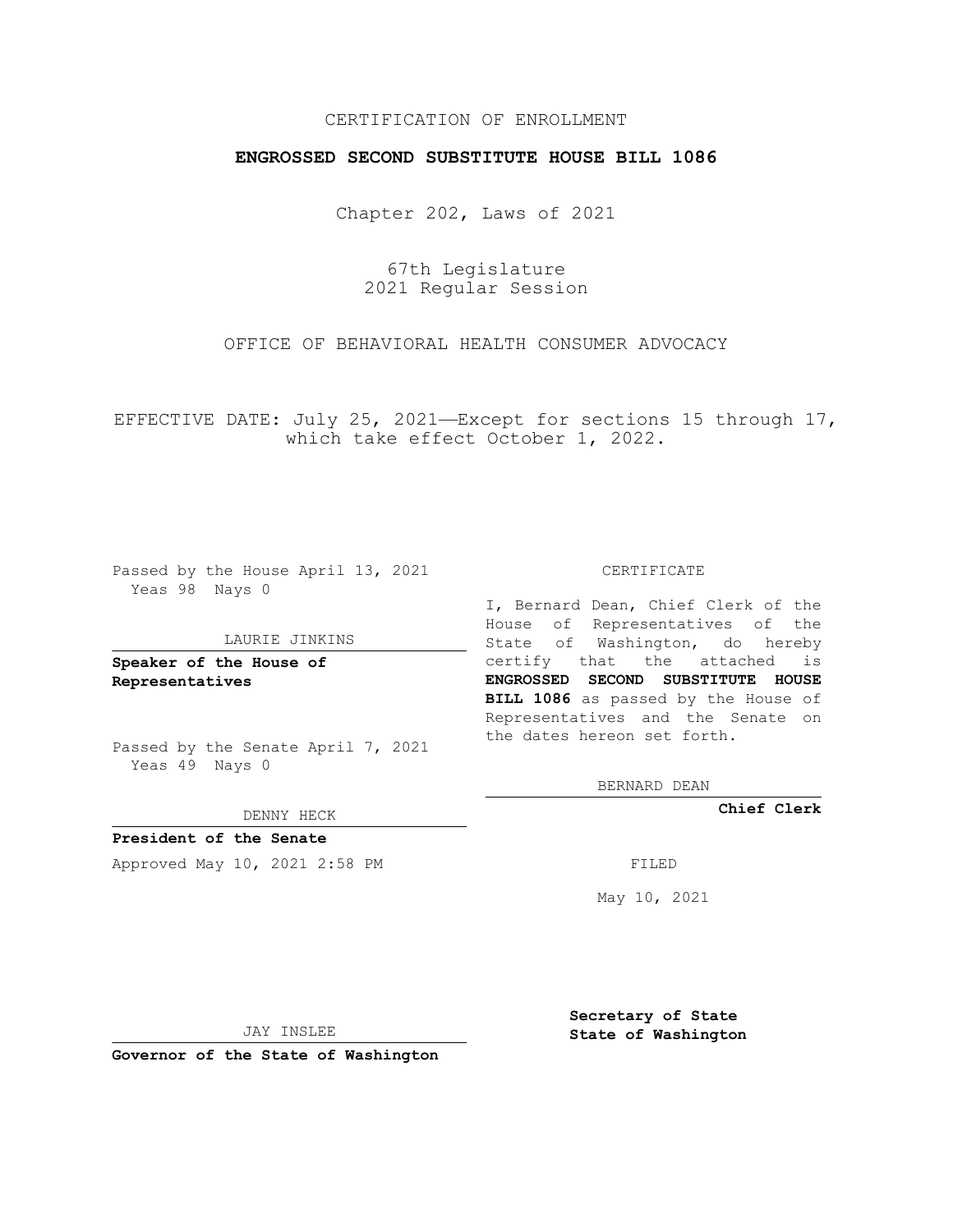### **ENGROSSED SECOND SUBSTITUTE HOUSE BILL 1086**

AS AMENDED BY THE SENATE

Passed Legislature - 2021 Regular Session

# **State of Washington 67th Legislature 2021 Regular Session**

**By** House Appropriations (originally sponsored by Representatives Simmons, Caldier, Bateman, Ortiz-Self, Shewmake, Ryu, Chopp, Cody, Goodman, Fey, Stonier, Macri, Fitzgibbon, Frame, and Davis)

READ FIRST TIME 02/22/21.

 AN ACT Relating to the creation of the state office of behavioral health consumer advocacy; amending RCW 71.24.045 and 71.24.380; adding a new chapter to Title 71 RCW; creating a new section; repealing RCW 71.24.350; and providing an effective date.

5 BE IT ENACTED BY THE LEGISLATURE OF THE STATE OF WASHINGTON:

6 NEW SECTION. **Sec. 1.** (1) The legislature finds that:

 (a) According to the federal substance abuse and mental health services administration's 2019 report, one in five adults in the United States will experience some form of mental illness this year 10 and one in thirteen will need substance use disorder treatment;

11 (b) Fewer than half of all individuals needing behavioral health 12 treatment receive those services;

13 (c) An untreated behavioral health need can have long-term 14 negative impacts on an individual's health, well-being, and 15 productivity;

16 (d) The state has made significant investments in the efficacy of 17 the publicly funded behavioral health system and its providers;

18 (e) Behavioral health parity is required by both state and 19 federal law;

20 (f) All patients deserve to be treated and cared for with dignity 21 and respect;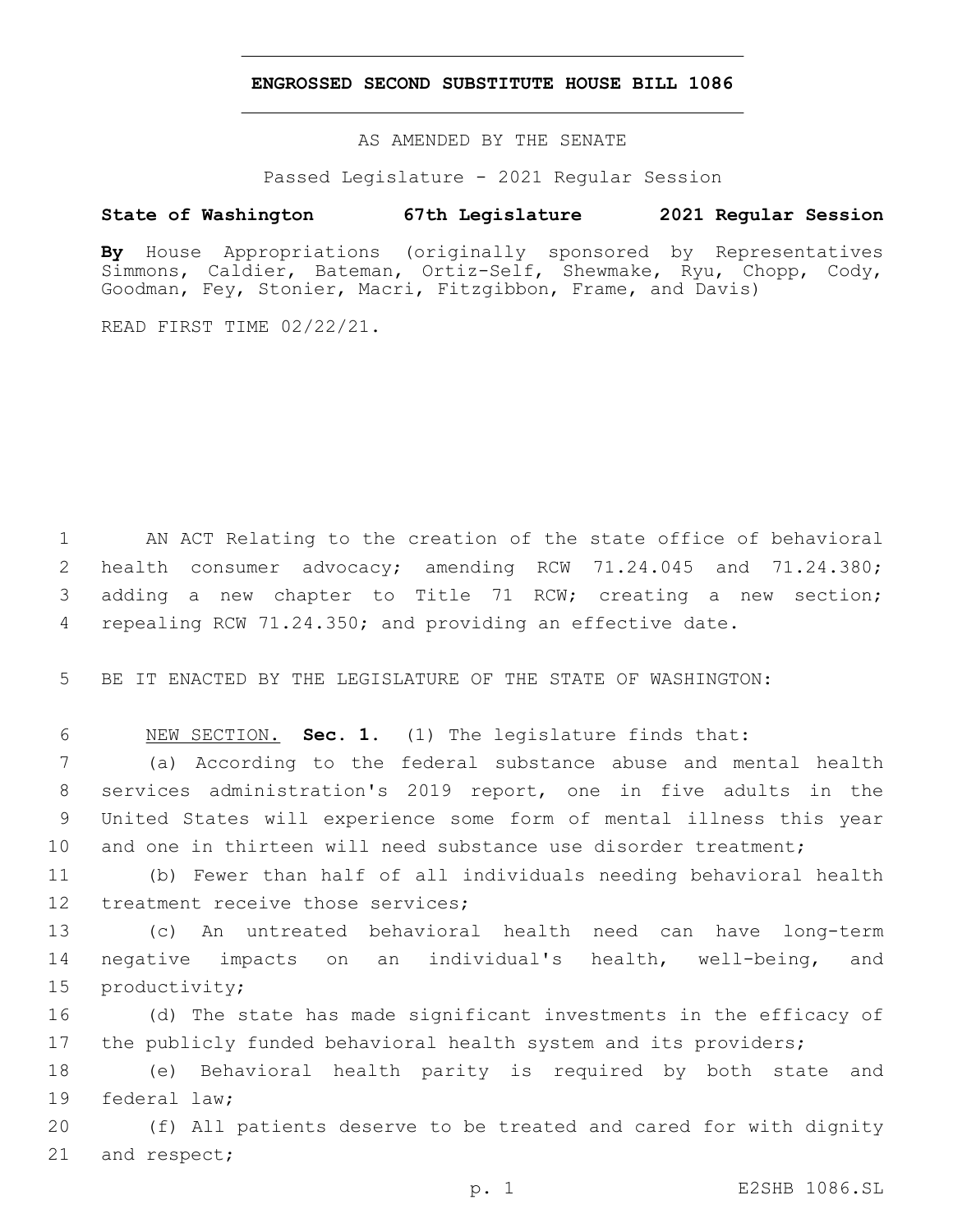(g) Patients often cross local and administrative boundaries when 2 seeking effective behavioral health care;

 (h) Individuals with behavioral health needs are disproportionately involved with the criminal justice system; and

 (i) Providing robust community-based services can prevent 6 expensive hospitalizations.

 (2) The legislature intends to create the state office of the 8 behavioral health consumer advocacy that shall:

 (a) Advocate for all patients seeking privately and publicly 10 funded behavioral health services;

 (b) Advocate for all patients receiving inpatient behavioral health services from a behavioral health provider or facility;

 (c) Assure that patients are afforded all of the rights given to 14 them by state and federal laws;

 (d) Maintain independence and be free from all conflicts of 16 interest;

(e) Provide consistent quality services across the state; and

 (f) Retain an office within the boundaries of the region served by each behavioral health administrative services organization.

 NEW SECTION. **Sec. 2.** The definitions in this section apply throughout this chapter unless the context clearly requires otherwise.

(1) "Behavioral health provider or facility" means:

 (a) A behavioral health provider, as defined in RCW 71.24.025, to the extent it provides behavioral health services;

 (b) A licensed or certified behavioral health agency, as defined 27 in RCW 71.24.025;

 (c) A long-term care facility, as defined in RCW 43.190.020, in which adults or children with behavioral health conditions reside;

(d) A state hospital, as defined in RCW 72.23.010; or

 (e) A facility or agency that receives funds from the state to provide behavioral health treatment services to adults or children 33 with a behavioral health condition.

 (2) "Contracting advocacy organization" means the organization selected by the office pursuant to section 3 of this act.

(3) "Department" means the department of commerce.

 (4) "Office" means the state office of behavioral health consumer 38 advocacy.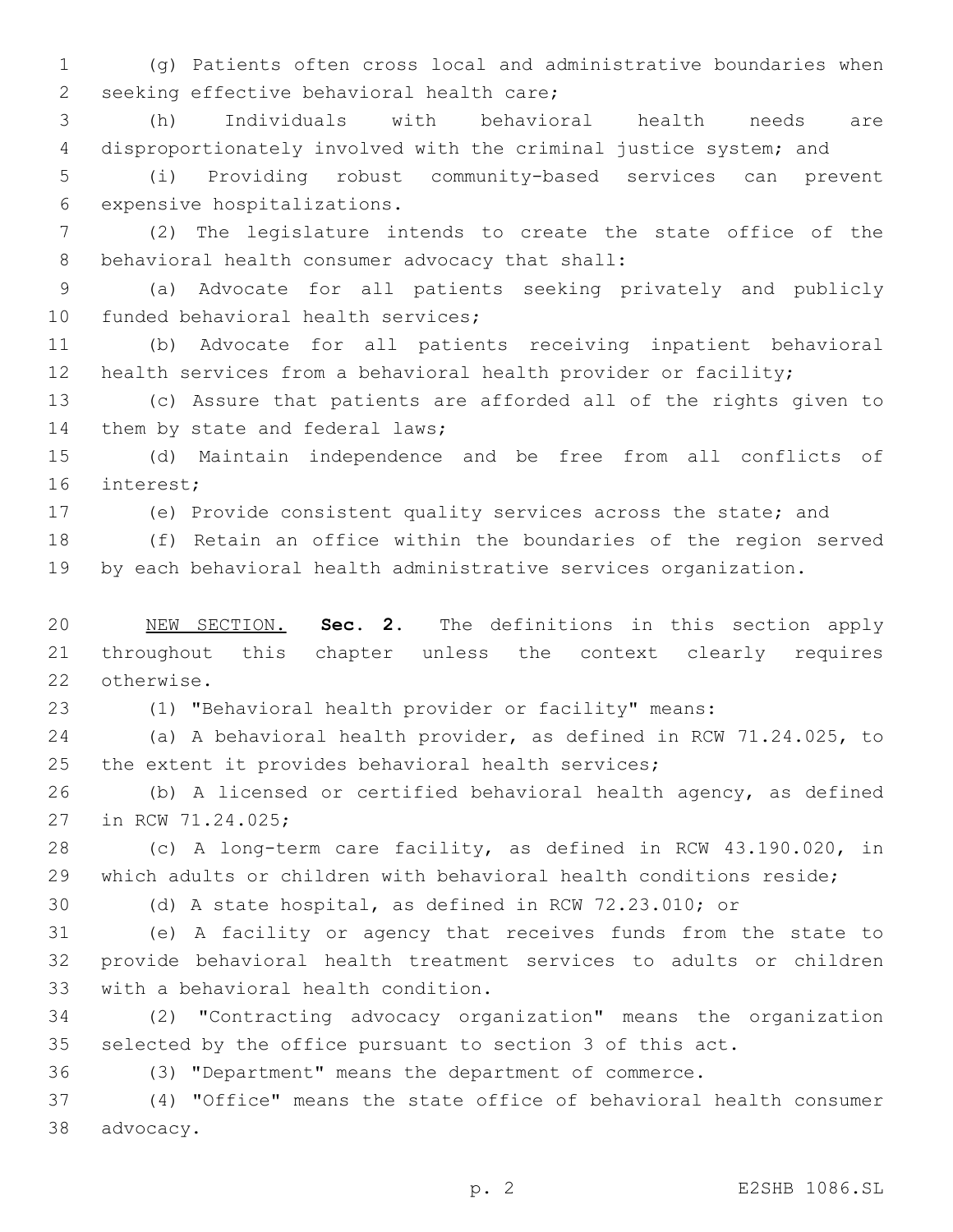NEW SECTION. **Sec. 3.** (1) By July 1, 2022, the department shall establish the state office of behavioral health consumer advocacy to provide behavioral health consumer advocacy services to patients, residents, and clients of behavioral health providers or facilities. Prior to the establishment and operation of the office, the department shall solicit recommendations from members of the behavioral health community for options to rename the office and the certified behavioral health consumer advocates in a way that shows respect for the community that the office and the advocates serve. Prior to the office beginning operations, the department must rename the office and the certified behavioral health consumer advocates from the options proposed by the community. The department shall contract with a private nonprofit organization to provide behavioral health consumer advocacy services, according to the standards established by the office. The department shall assure all program and staff support necessary to enable the contracting advocacy organization to effectively protect the interests of persons with behavioral health needs in accordance with this chapter. The department shall select the organization through a competitive bidding process and shall assure that the selected organization (a) has demonstrated financial stability and meets the qualifications for the duties identified in this chapter, and (b) does not have any conflicts of interest that would interfere with the duties identified in this chapter. The department shall encourage persons who have lived experience with behavioral health conditions or who are a family member of a person with behavioral health conditions to apply.

 (2) Following the selection of the organization to carry out the ministerial functions of the office, the department shall not initiate the procurement of a new contract except upon a showing of cause. Prior to ending the contract and conducting a new competitive bidding process, the department shall provide an opportunity for comment by the contracting advocacy organization and to appeal the 33 reselection to the department.

 (3) The office shall adopt rules to carry out the purposes of 35 this chapter, including:

 (a) Establishing standards for the contracting advocacy organization to use when certifying behavioral health consumer 38 advocates;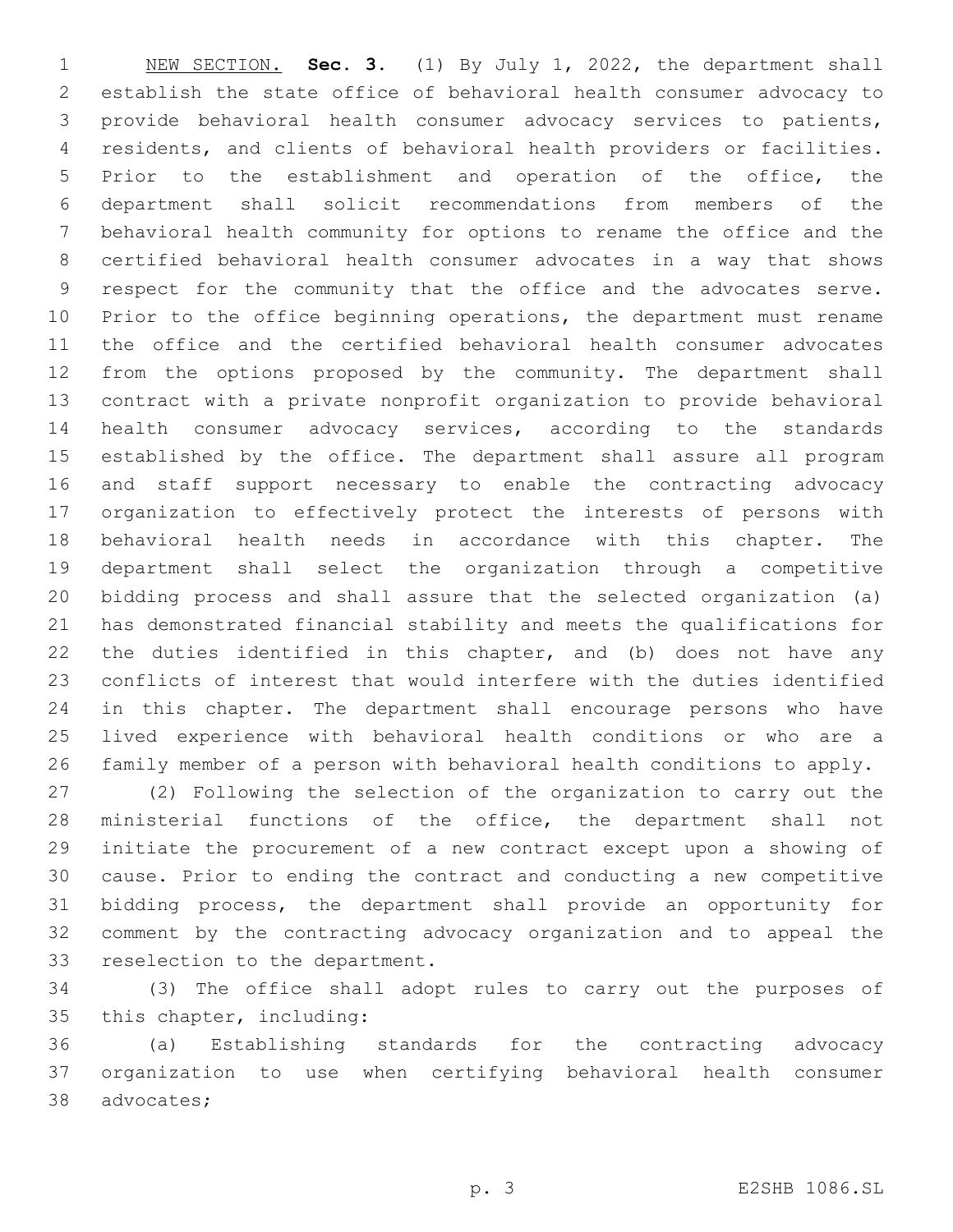(b) Establishing procedures consistent with this act for appropriate access by behavioral health consumer advocates to 3 behavioral health providers or facilities; and

 (c) Establishing procedures consistent with section 14 of this act to protect the confidentiality of the records of patients, 6 residents, clients, providers, and complainants.

 NEW SECTION. **Sec. 4.** The state office of behavioral health consumer advocacy shall assure performance of the following activities, as authorized in contract:

 (1) Selection of a name for the contracting advocacy organization to use for the advocacy program that it operates pursuant to contract with the office. The name must be selected by the statewide advisory council established in this section and must be separate and 14 distinguishable from that of the office;

 (2) Certification of behavioral health consumer advocates by October 1, 2022, and coordination of the activities of the behavioral health consumer advocates throughout the state according to standards 18 adopted by the office;

 (3) Provision of training regarding appropriate access by behavioral health consumer advocates to behavioral health providers 21 or facilities according to standards adopted by the office;

 (4) Establishment of a toll-free telephone number, website, and other appropriate technology to facilitate access to contracting advocacy organization services for patients, residents, and clients 25 of behavioral health providers or facilities;

 (5) Establishment of a statewide uniform reporting system to collect and analyze data relating to complaints and conditions provided by behavioral health providers or facilities for the purpose of identifying and resolving significant problems, with permission to submit the data to all appropriate state agencies on a regular basis;

 (6) Establishment of procedures consistent with the standards adopted by the office to protect the confidentiality of the office's records, including the records of patients, residents, clients, 34 providers, and complainants;

 (7) Establishment of a statewide advisory council, a majority of which must be composed of people with lived experience, that shall include:37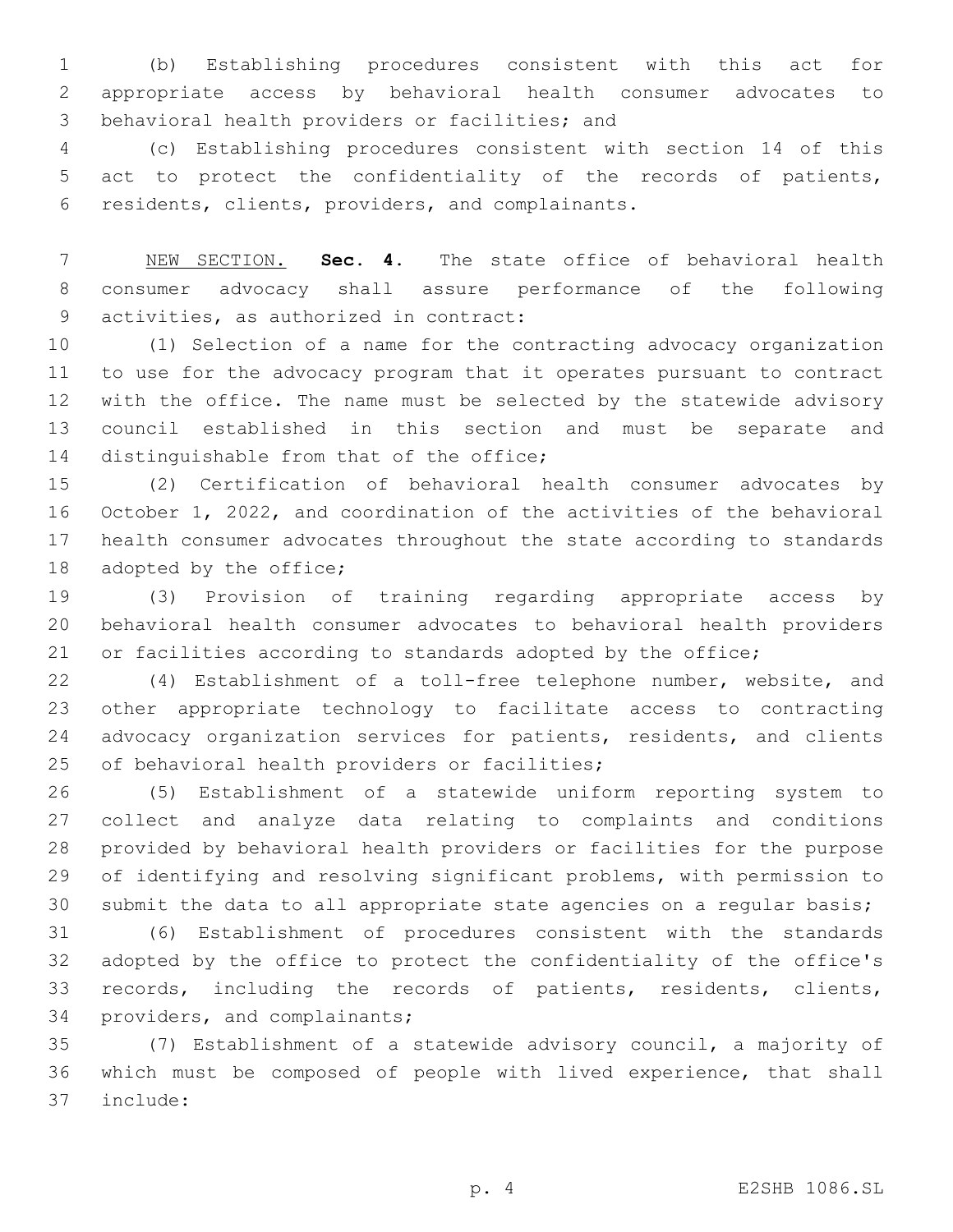(a) Individuals with a history of mental illness including one or more members from the black community, the indigenous community, or a 3 community of color;

 (b) Individuals with a history of substance use disorder including one or more members from the black community, the indigenous community, or a community of color;6

 (c) Family members of individuals with behavioral health needs 8 including one or more members from the black community, the 9 indigenous community, or a community of color;

 (d) One or more representatives of an organization representing 11 consumers of behavioral health services;

 (e) Representatives of behavioral health providers and facilities, including representatives of facilities offering inpatient and residential behavioral health services;

15 (f) One or more certified peer specialists;

 (g) One or more medical clinicians serving individuals with 17 behavioral health needs;

 (h) One or more nonmedical providers serving individuals with 19 behavioral health needs;

 (i) One representative from a behavioral health administrative 21 services organization;

22 (j) Other community representatives, as determined by the office; 23 and

 (k) One representative from a labor union representing workers who work in settings serving individuals with behavioral health 26 conditions;

 (8) Monitoring the development of and recommend improvements in 28 the implementation of federal, state, and local laws, rules, regulations, and policies with respect to the provision of behavioral health services in the state and advocate for consumers;

 (9) Development and delivery of educational programs and information statewide to patients, residents, and clients of behavioral health providers or facilities, and their families on topics including, but not limited to, the execution of mental health advance directives, wellness recovery action plans, crisis services and contacts, peer services and supports, family advocacy and rights, 37 and involuntary treatment; and

 (10) Reporting to the office, the legislature, and all appropriate public agencies regarding the quality of services, complaints, problems for individuals receiving services from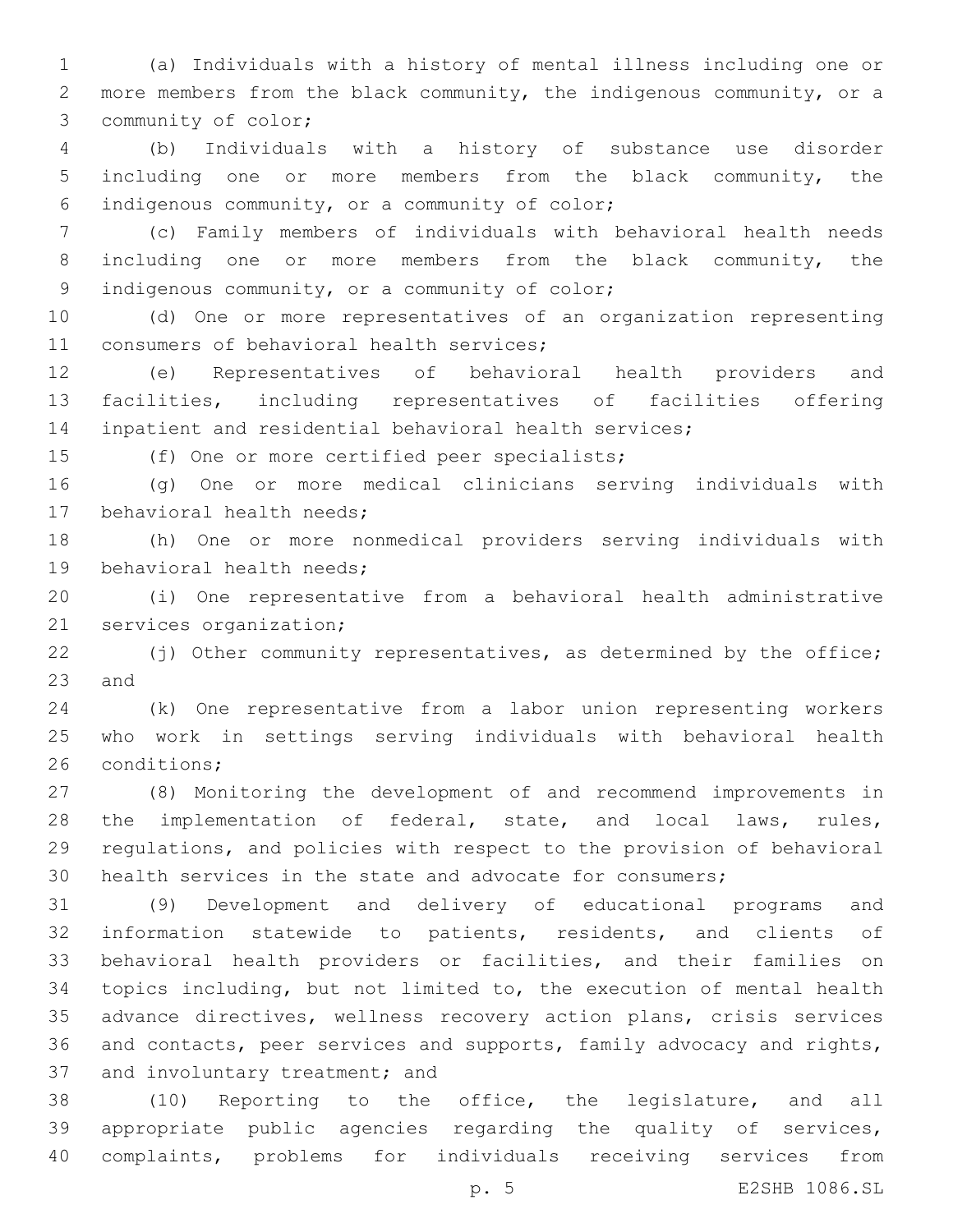behavioral health providers or facilities, and any recommendations for improved services for behavioral health consumers.

 NEW SECTION. **Sec. 5.** (1) A certified behavioral health consumer advocate shall:

 (a) Identify, investigate, and resolve complaints made by, or on behalf of, patients, residents, and clients of behavioral health providers or facilities relating to administrative action, inaction, 8 or decisions that may adversely affect the health, safety, welfare, 9 and rights of these individuals;

 (b) Assist and advocate on behalf of patients, residents, and clients of behavioral health providers or facilities before government agencies and seek administrative, legal, and other 13 remedies on their behalf, if appropriate;

 (c) Inform patients, residents, and clients or their 15 representatives about applicable patient and resident rights, and provide information, as appropriate, to patients, residents, clients, 17 family members, quardians, resident representatives, and others 18 regarding the rights of patients and residents;

 (d) Make recommendations through the office and the contracting advocacy organization for improvements to the quality of services provided to patients, residents, and clients of behavioral health 22 providers or facilities; and

 (e) With the consent of the patient, resident, or client, involve family members, friends, or other designated individuals in the 25 process of resolving complaints.

 (2) Nothing in this section shall be construed to grant a 27 certified behavioral health consumer advocate:

 (a) Statutory or regulatory licensing or sanctioning authority; 29 or

30 (b) Binding adjudicative authority.

 NEW SECTION. **Sec. 6.** (1) For state hospitals as defined in RCW 72.23.010, the state office of behavioral health consumer advocacy shall work with the department of social and health services to:

 (a) Establish specialized training for behavioral health consumer advocates to work with forensic and criminal justice involved 36 populations at the state hospitals;

 (b) Create procedures and protocols that ensure that behavioral health consumer advocates have access to all state hospital patients

p. 6 E2SHB 1086.SL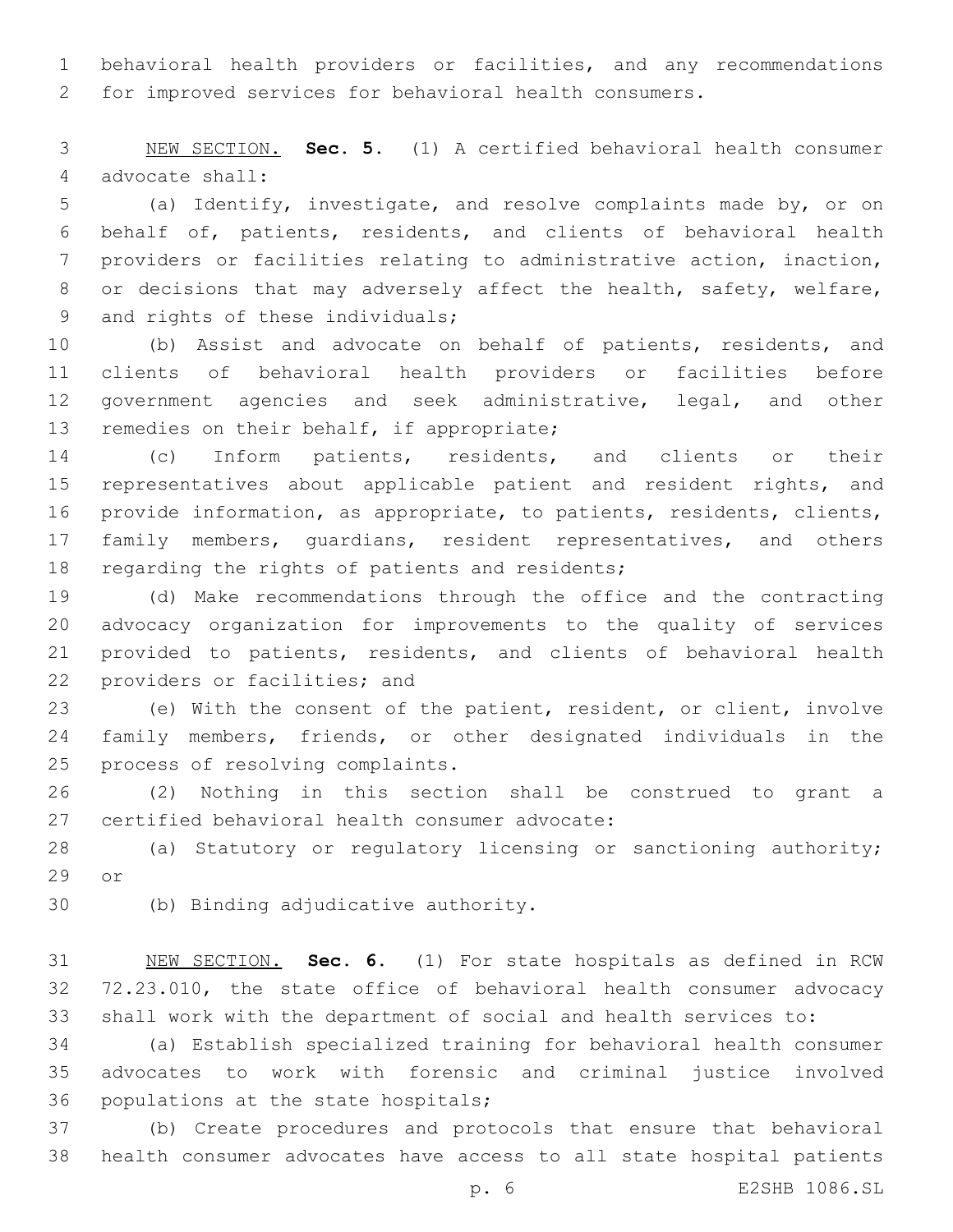and their families or guardians as needed to perform their duties, including persons who are awaiting admission to the state hospitals 3 while in jail;

 (c) Establish guidelines for how the state office of behavioral health consumer advocacy will work and collaborate with existing state employees who serve in an ombuds or advocate role for the state hospitals and ensure all legal requirements for these personnel are 8 maintained; and

 (d) Develop a direct reporting structure to the governor's office about any systemic issues that are discovered within the course of 11 the advocates' duties within the state hospitals.

 (2) The state office of behavioral health consumer advocacy shall complete this work in collaboration with the department of social and health services by July 1, 2023, and prior to the deployment of behavioral health consumer advocates within the state hospitals.

 (3) The state office of behavioral health consumer advocacy shall make strong efforts to encourage individuals with lived experience specific to the state hospitals to undergo training to fulfill behavioral health consumer advocate positions at the state hospitals.

 NEW SECTION. **Sec. 7.** (1) The certified behavioral health consumer advocates shall have appropriate access to behavioral health providers or facilities to effectively carry out the provisions of this chapter, with provisions made for the privacy of patients, 24 residents, and clients, according to the rules, policies, and procedures developed under section 3 of this act.

 (2) Nothing in this chapter restricts, limits, or increases any existing right of any organizations or individuals not described in subsection (1) of this section to enter or provide assistance to patients, residents, and clients of behavioral health providers or 30 facilities.

 (3) Nothing in this chapter restricts any right or privilege of a patient, resident, or client of a behavioral health provider or 33 facility to receive visitors of their choice.

 NEW SECTION. **Sec. 8.** (1) Every behavioral health provider or facility shall post in a conspicuous location a notice providing the toll-free phone number and website of the contracting advocacy organization, as well as the name, address, and phone number of the office of the appropriate local behavioral health consumer advocate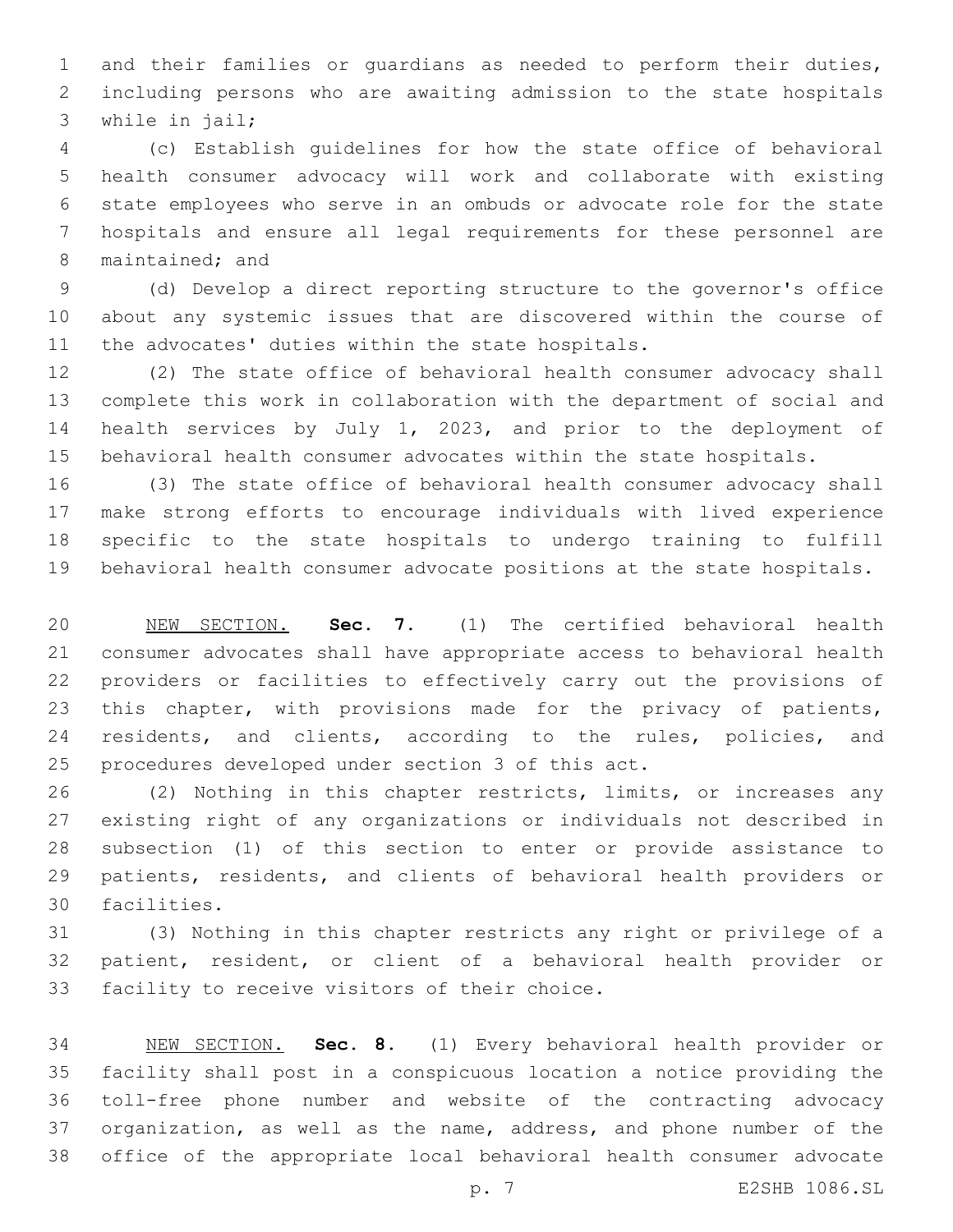and a brief description of the services provided by the contracting advocacy organization. The form of the notice must be approved by the office. This information must also be distributed to the patients, residents, and clients of behavioral health providers or facilities, upon application for behavioral health services and upon admission to a behavioral health provider or facility. The information shall also be provided to the family members and legal guardians of the patients, residents, or clients of a behavioral health provider or facility, as allowed by state and federal privacy laws.

 (2) Every behavioral health provider or facility must provide access to a free telephone for the express purpose of contacting the 12 contracting advocacy organization.

 NEW SECTION. **Sec. 9.** The contracting advocacy organization 14 shall develop and submit, for approval by the office, a process to train and certify all behavioral health consumer advocates, whether paid or volunteer, authorized by this chapter as follows:

 (1) Certified behavioral health consumer advocates must have 18 training or experience in the following areas:

(a) Behavioral health and other related social services programs;

 (b) The legal system, including differences in state or federal law between voluntary and involuntary patients, residents, or 22 clients;

23 (c) Advocacy and supporting self-advocacy;

 (d) Dispute or problem resolution techniques, including 25 investigation, mediation, and negotiation; and

 (e) All applicable patient, resident, and client rights 27 established by either state or federal law.

 (2) A certified behavioral health consumer advocate may not have been employed by any behavioral health provider or facility within the previous twelve months, except as a certified peer specialist or where prior to the effective date of this section the person has been employed by a regional behavioral health consumer advocate.

 (3) No certified behavioral health consumer advocate or any member of a certified behavioral health consumer advocate's family 35 may have, or have had, within the previous twelve months, any significant ownership or financial interest in the provision of 37 behavioral health services.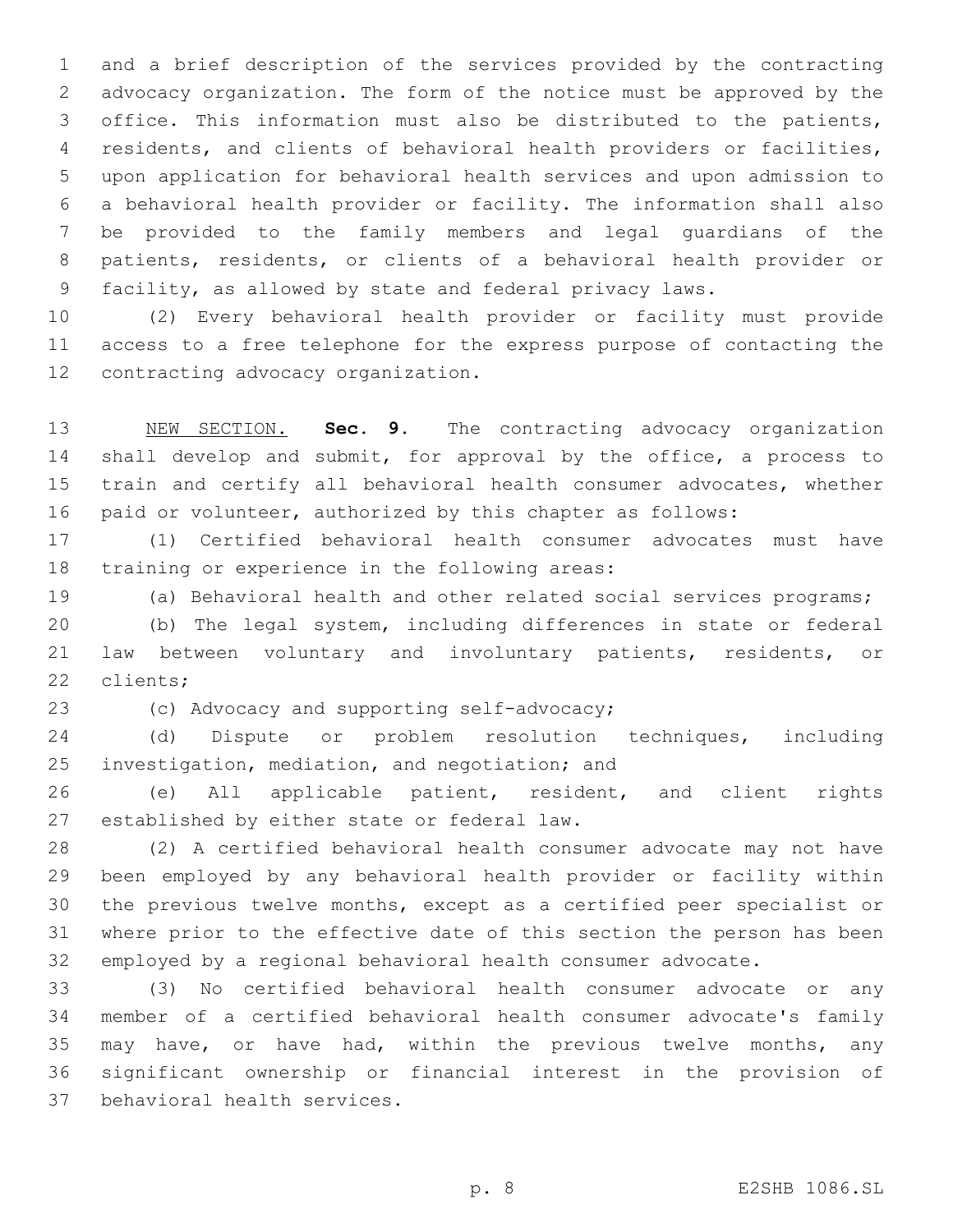NEW SECTION. **Sec. 10.** (1) The contracting advocacy organization shall develop and submit for approval by the office referral procedures for the organization and all certified behavioral health consumer advocates to refer any complaint, in accordance with a mutually established working agreement, to an appropriate state or local government agency. The appropriate agency shall respond to any complaint referred to it by a certified behavioral health consumer advocate, in accordance with a mutually established working agreement.

 (2) State agencies shall review a complaint against a behavioral health provider or facility which was referred to it by a certified behavioral health consumer advocate, in accordance with a mutually established working agreement, and shall forward to that certified behavioral health consumer advocate a summary of the results of the review or investigation and action proposed or taken.

 (3) State agencies that regulate or contract with behavioral health providers or facilities shall adopt necessary rules to effectively work in coordination with the contracting advocacy 19 organization.

 NEW SECTION. **Sec. 11.** (1) The contracting advocacy organization shall develop and implement working agreements with the protection and advocacy agency, the long-term care ombuds, the developmental disabilities ombuds, the corrections ombuds, and the children and family ombuds, and work in cooperation to assure efficient, coordinated service.

 (2) The contracting advocacy organization shall develop working agreements with each managed care organization, behavioral health administrative services organization, the state psychiatric 29 hospitals, all appropriate state and local agencies, and other such entities as necessary to carry out their duties. Working agreements 31 must include:

 (a) The roles of the contracting advocacy organization and the agency or entity in complaint investigations, complaint referral criteria, and a process for sharing information regarding complaint 35 review and investigation, as appropriate; and

 (b) Processes and procedures to assure timely and seamless information sharing among all interested parties and that the contracting advocacy organization is responsive to all local 39 information requests.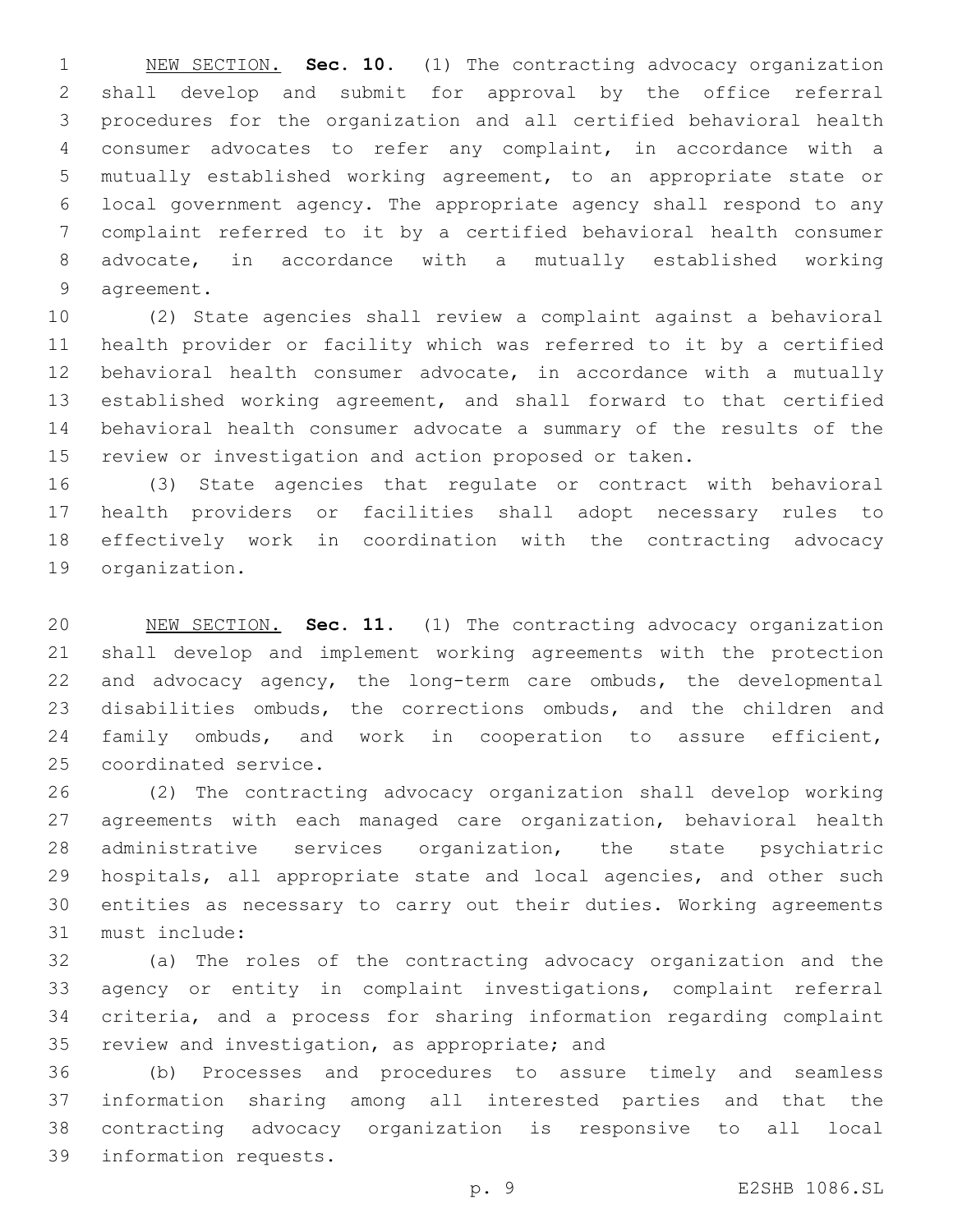NEW SECTION. **Sec. 12.** (1) No certified behavioral health consumer advocate is liable for good faith performance of responsibilities under this chapter.

 (2) No discriminatory, disciplinary, or retaliatory action may be taken against an employee or volunteer of a behavioral health provider or facility, or a patient, resident, or client of a behavioral health provider or facility, for any communication made, or information given or disclosed, to aid the certified behavioral health consumer advocate in carrying out duties and responsibilities under this chapter, unless the same was done maliciously or without good faith. This subsection is not intended to infringe on the rights of the employer to supervise, discipline, or terminate an employee or volunteer for other reasons, and shall serve as a defense to any 14 action in libel or slander.

 (3) All communications by a certified behavioral health consumer advocate, if reasonably related to the requirements of that individual's responsibilities under this chapter and done in good faith, are privileged and confidential, subject to the procedures 19 established by the office.

 (4) A representative of the contracting advocacy organization is exempt from being required to testify in court as to any confidential matters except upon the express consent of the client, resident, or patient that is subject to the court proceedings, or their 24 representatives, as applicable.

 NEW SECTION. **Sec. 13.** It is the intent of the legislature that: (1) Regional behavioral health ombuds programs existing prior to this act be integrated into this new statewide program and the ombuds from those programs be assessed and certified by the contracting advocacy organization as behavioral health consumer advocates, and for the state office of behavioral health consumer advocacy to provide the regional behavioral health ombuds programs with any additional training they may need to meet the requirements of section 33 5 of this act;

 (2) There shall be a behavioral health consumer advocate office within the boundaries of the region served by each behavioral health 36 administrative services organization;

(3) Federal medicaid requirements be complied with; and

 (4) The department annually expend at least the amount expended on regional behavioral health ombuds services prior to the effective

p. 10 E2SHB 1086.SL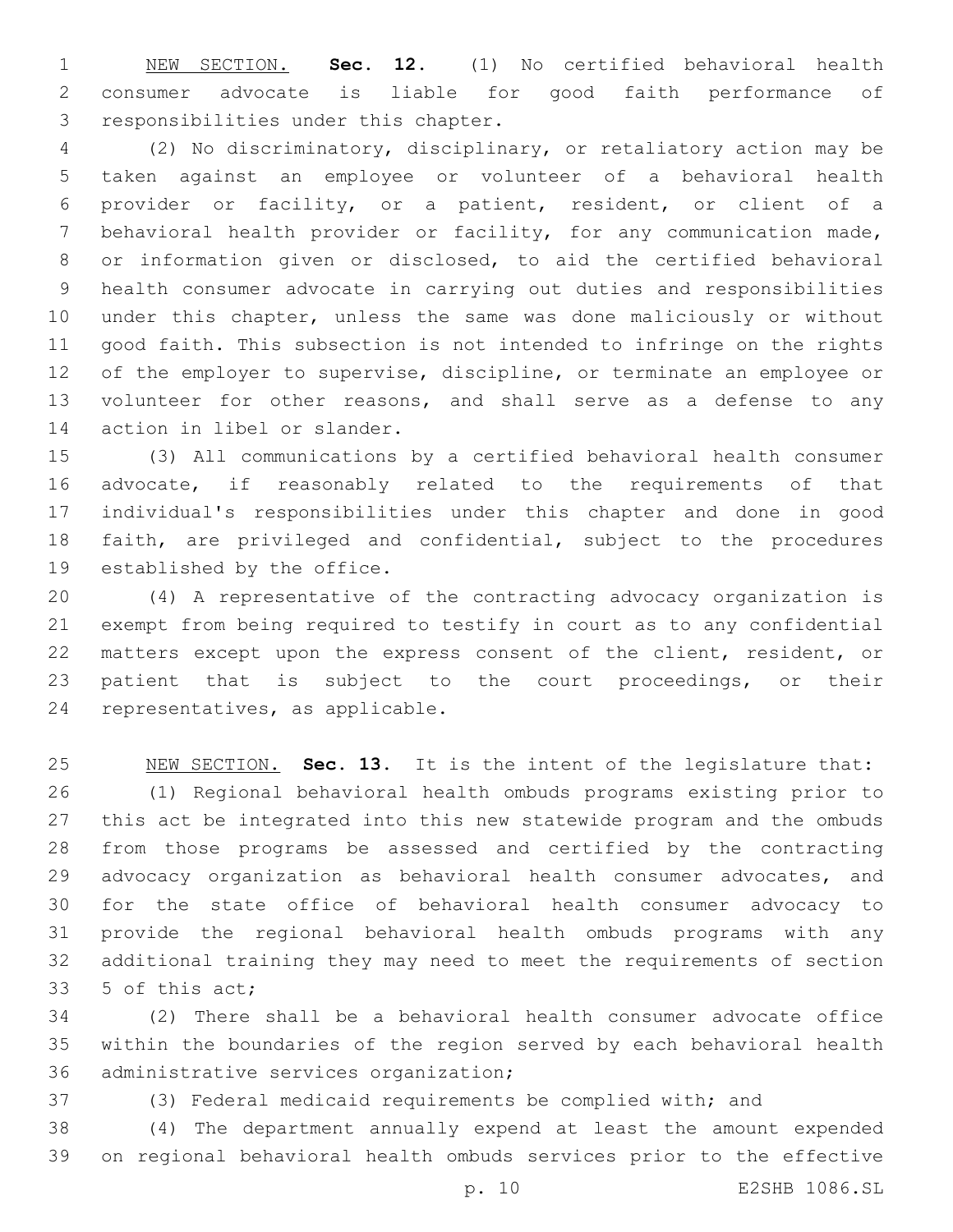date of this section on the office and for the procurement of services from the contracting advocacy organization under this 3 chapter.

 NEW SECTION. **Sec. 14.** (1) All records and files of the office, the contracting advocacy organization, and any certified behavioral health consumer advocates related to any complaint or investigation made pursuant to carrying out their duties and the identities of 8 complainants, witnesses, patients, residents, or clients and information that could reasonably identify any of these individuals shall remain confidential unless disclosure is authorized in writing by the subject of the information, or the subject's guardian or legal representative.

 (2) No disclosures of records and files related to a complaint or investigation may be made to any organization or individual outside the office or the contracting advocacy organization without the written consent of any named witnesses, complainants, patients, residents, or clients unless the disclosure is made without the identity of any of these individuals and without information that could reasonably identify any of these individuals unless such disclosure is required in carrying out its duties under this chapter.

 (3) Notwithstanding subsections (1) and (2) of this section, disclosures of records and files may be made pursuant to a court 23 order.

 (4) All disclosures must be compliant with state and federal privacy laws applicable to the type of information that is sought for 26 disclosure.

 **Sec. 15.** RCW 71.24.045 and 2019 c 325 s 1008 are each amended to 28 read as follows:

 (1) The behavioral health administrative services organization contracted with the authority pursuant to RCW 71.24.381 shall:

 (a) Administer crisis services for the assigned regional service 32 area. Such services must include:

 (i) A behavioral health crisis hotline for its assigned regional 34 service area;

 (ii) Crisis response services twenty-four hours a day, seven days 36 a week, three hundred sixty-five days a year;

 (iii) Services related to involuntary commitments under chapters 38 71.05 and 71.34 RCW;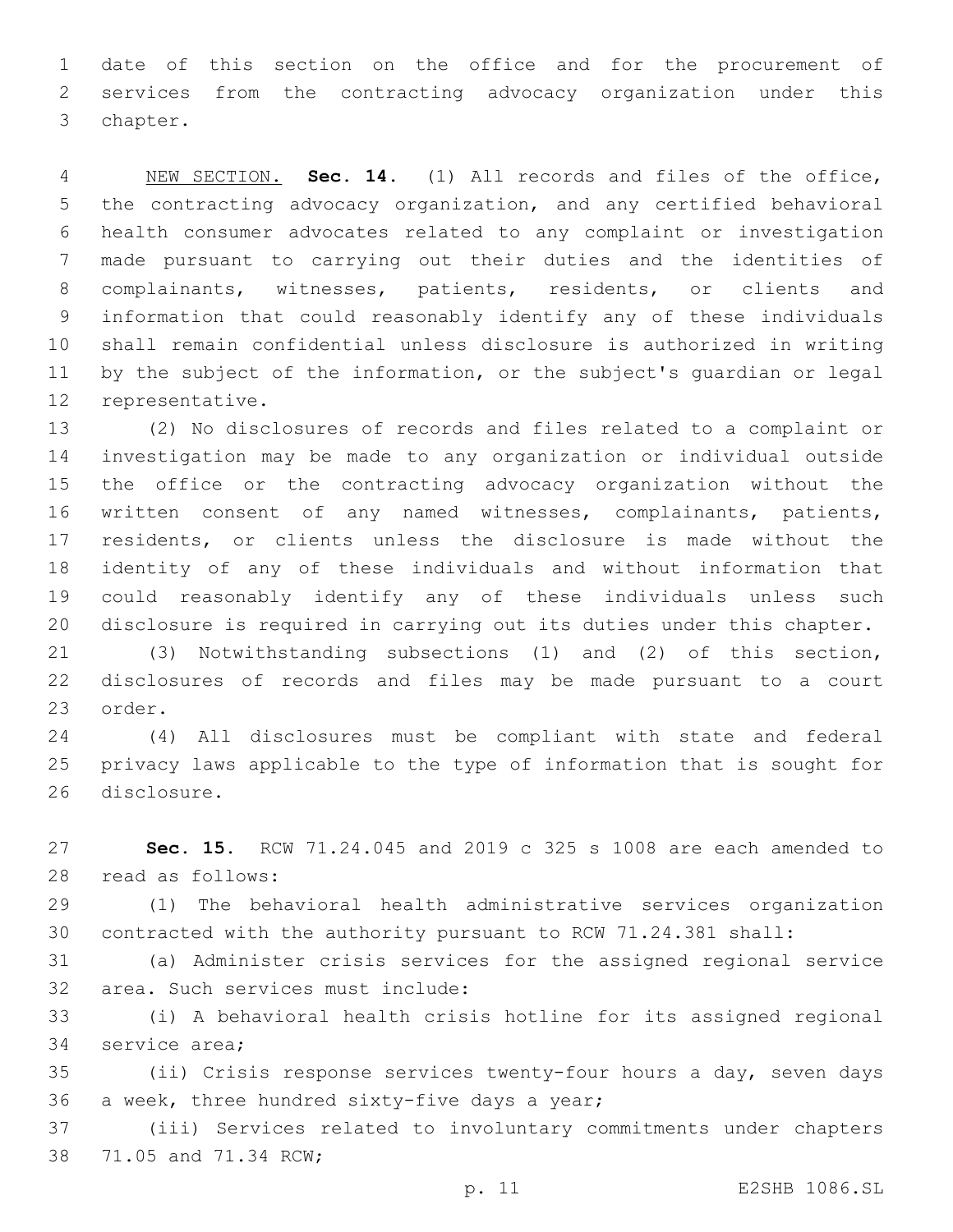(iv) Additional noncrisis behavioral health services, within available resources, to individuals who meet certain criteria set by the authority in its contracts with the behavioral health administrative services organization. These services may include services provided through federal grant funds, provisos, and general 6 fund state appropriations;

 (v) Care coordination, diversion services, and discharge planning for nonmedicaid individuals transitioning from state hospitals or inpatient settings to reduce rehospitalization and utilization of 10 crisis services, as required by the authority in contract; and

 (vi) Regional coordination, cross-system and cross-jurisdiction coordination with tribal governments, and capacity building efforts, 13 such as supporting the behavioral health advisory board( $\sqrt{t}$  the 14 behavioral health ombuds,  $)$  and efforts to support access to services 15 or to improve the behavioral health system;

 (b) Administer and provide for the availability of an adequate network of evaluation and treatment services to ensure access to treatment, investigation, transportation, court-related, and other services provided as required under chapter 71.05 RCW;

(c) Coordinate services for individuals under RCW 71.05.365;

 (d) Administer and provide for the availability of resource management services, residential services, and community support services as required under its contract with the authority;

 (e) Contract with a sufficient number, as determined by the authority, of licensed or certified providers for crisis services and 26 other behavioral health services required by the authority;

 (f) Maintain adequate reserves or secure a bond as required by 28 its contract with the authority;

(g) Establish and maintain quality assurance processes;

 (h) Meet established limitations on administrative costs for agencies that contract with the behavioral health administrative 32 services organization; and

 (i) Maintain patient tracking information as required by the 34 authority.

 (2) The behavioral health administrative services organization must collaborate with the authority and its contracted managed care organizations to develop and implement strategies to coordinate care with tribes and community behavioral health providers for individuals with a history of frequent crisis system utilization.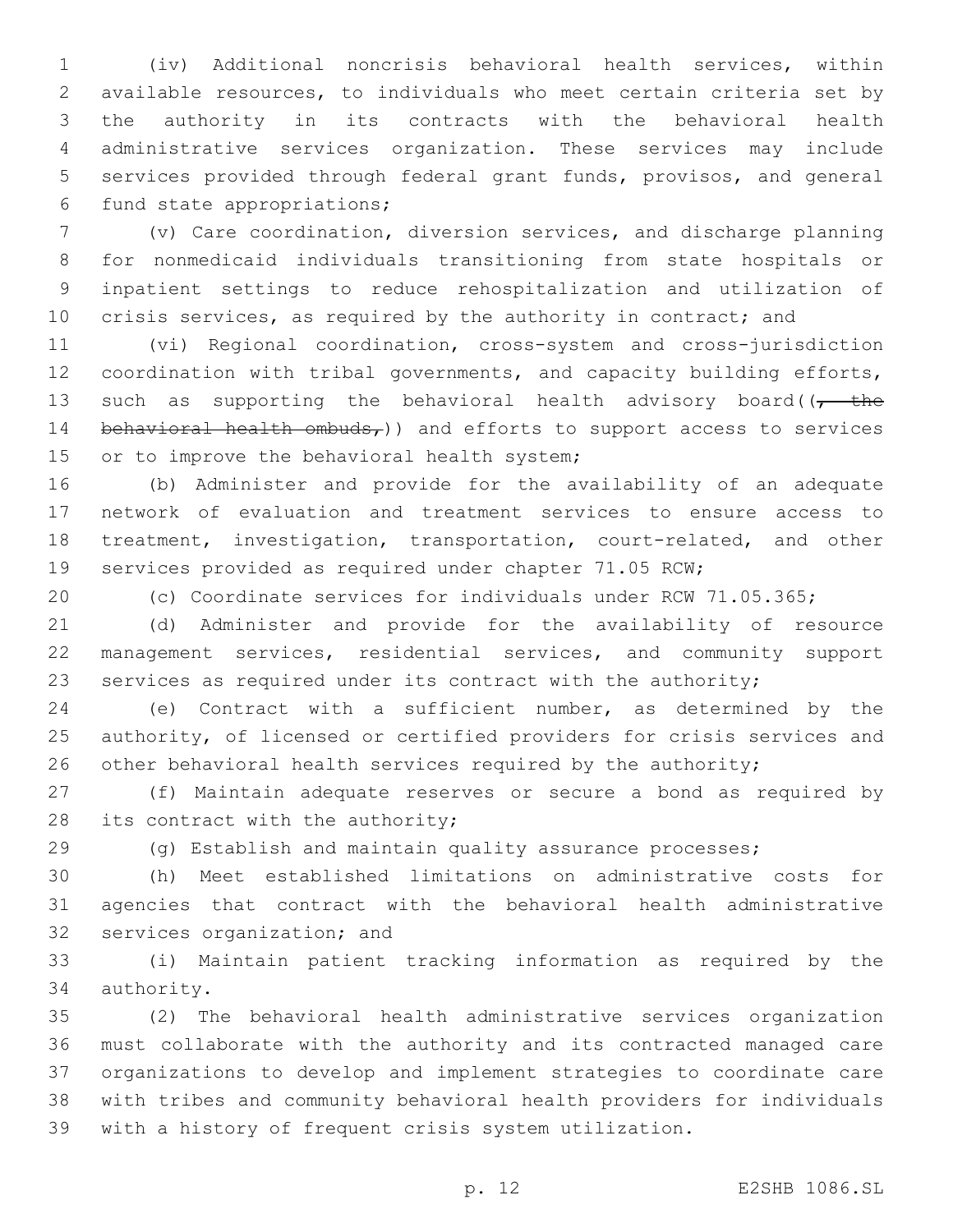(3) The behavioral health administrative services organization 2 shall:

 (a) Assure that the special needs of minorities, older adults, individuals with disabilities, children, and low-income persons are 5 met;

 (b) Collaborate with local government entities to ensure that policies do not result in an adverse shift of persons with mental illness into state and local correctional facilities; and

 (c) Work with the authority to expedite the enrollment or reenrollment of eligible persons leaving state or local correctional 11 facilities and institutions for mental diseases.

 **Sec. 16.** RCW 71.24.380 and 2019 c 325 s 1022 are each amended to 13 read as follows:

 (1) The director shall purchase behavioral health services primarily through managed care contracting, but may continue to purchase behavioral health services directly from providers serving medicaid clients who are not enrolled in a managed care organization.

 (2) The director shall require that contracted managed care organizations have a sufficient network of providers to provide adequate access to behavioral health services for residents of the regional service area that meet eligibility criteria for services, and for maintenance of quality assurance processes. Contracts with managed care organizations must comply with all federal medicaid and state law requirements related to managed health care contracting, 25 including RCW 74.09.522.

 (3) A managed care organization must contract with the authority's selected behavioral health administrative services organization for the assigned regional service area for the administration of crisis services. The contract shall require the managed care organization to reimburse the behavioral health administrative services organization for behavioral health crisis services delivered to individuals enrolled in the managed care 33 organization.

 (4) A managed care organization must contract with the contracting advocacy organization selected by the state office of behavioral health consumer advocacy established in section 3 of this act for the provision of behavioral health consumer advocacy services delivered to individuals enrolled in the managed care organization. The contract shall require the managed care organization to reimburse

p. 13 E2SHB 1086.SL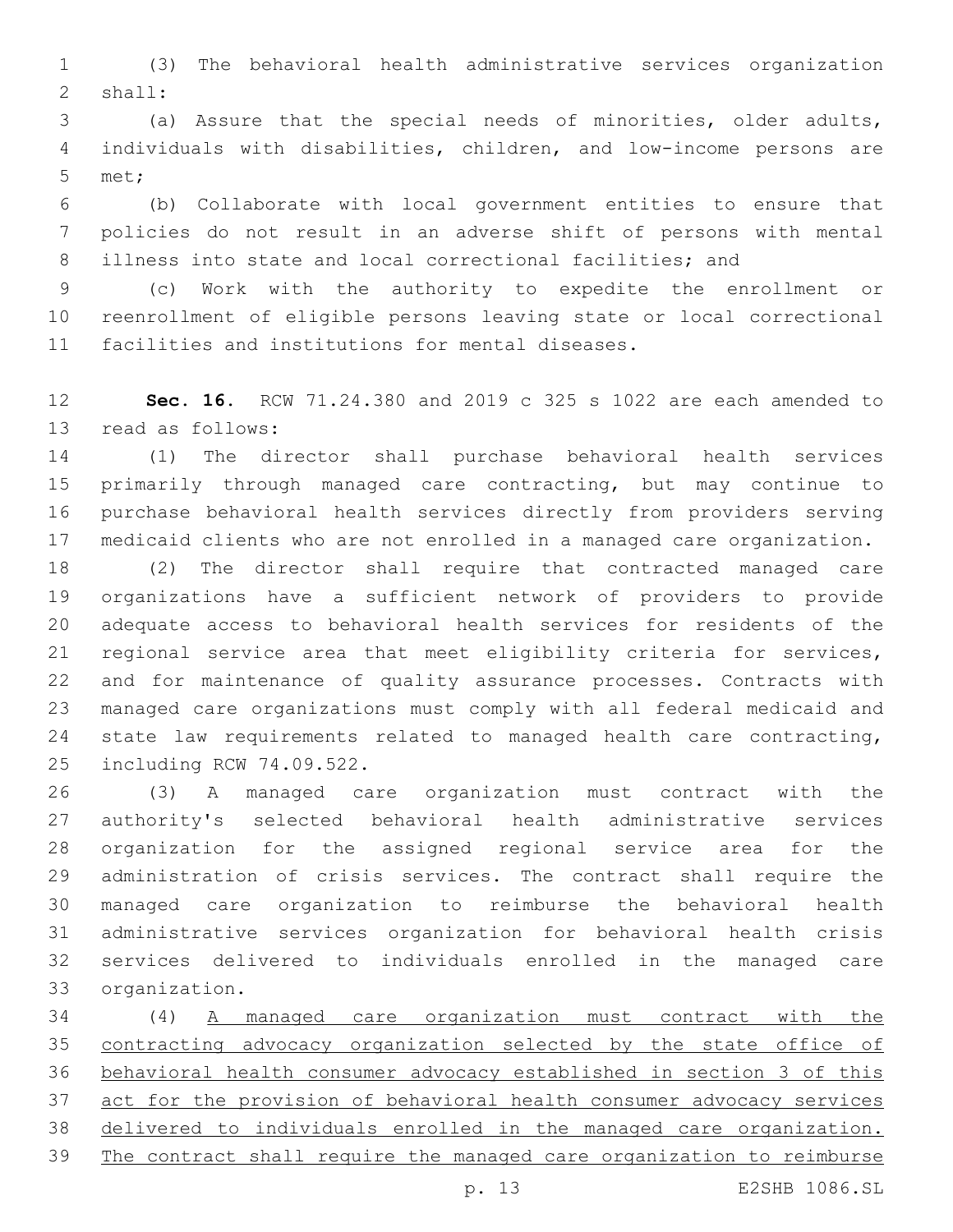the office of behavioral health consumer advocacy for behavioral health consumer advocacy services delivered to individuals enrolled 3 in the managed care organization.

 (5) A managed care organization must collaborate with the authority and its contracted behavioral health administrative services organization to develop and implement strategies to coordinate care with tribes and community behavioral health providers for individuals with a history of frequent crisis system utilization.

9 (( $(45)$ )) (6) A managed care organization must work closely with designated crisis responders, behavioral health administrative services organizations, and behavioral health providers to maximize appropriate placement of persons into community services, ensuring the client receives the least restrictive level of care appropriate for their condition. Additionally, the managed care organization shall work with the authority to expedite the enrollment or reenrollment of eligible persons leaving state or local correctional 17 facilities and institutions for mental diseases.

 $((+6+))$   $(7)$  As an incentive to county authorities to become early adopters of fully integrated purchasing of medical and behavioral health services, the standards adopted by the authority shall provide for an incentive payment to counties which elect to move to full integration by January 1, 2016. Subject to federal approval, the incentive payment shall be targeted at ten percent of savings realized by the state within the regional service area in which the fully integrated purchasing takes place. Savings shall be calculated in alignment with the outcome and performance measures established in RCW 71.24.435, 70.320.020, and 71.36.025, and incentive payments for early adopter counties shall be made available for up to a six-year period, or until full integration of medical and behavioral health services is accomplished statewide, whichever comes sooner, according 31 to rules to be developed by the authority.

 NEW SECTION. **Sec. 17.** RCW 71.24.350 (Behavioral health ombuds office) and 2019 c 325 s 1020, 2018 c 201 s 4019, 2016 sp.s. c 29 s 523, 2014 c 225 s 41, 2013 c 23 s 189, & 2005 c 504 s 803 are each repealed.

 NEW SECTION. **Sec. 18.** Sections 1 through 14 of this act constitute a new chapter in Title 71 RCW.